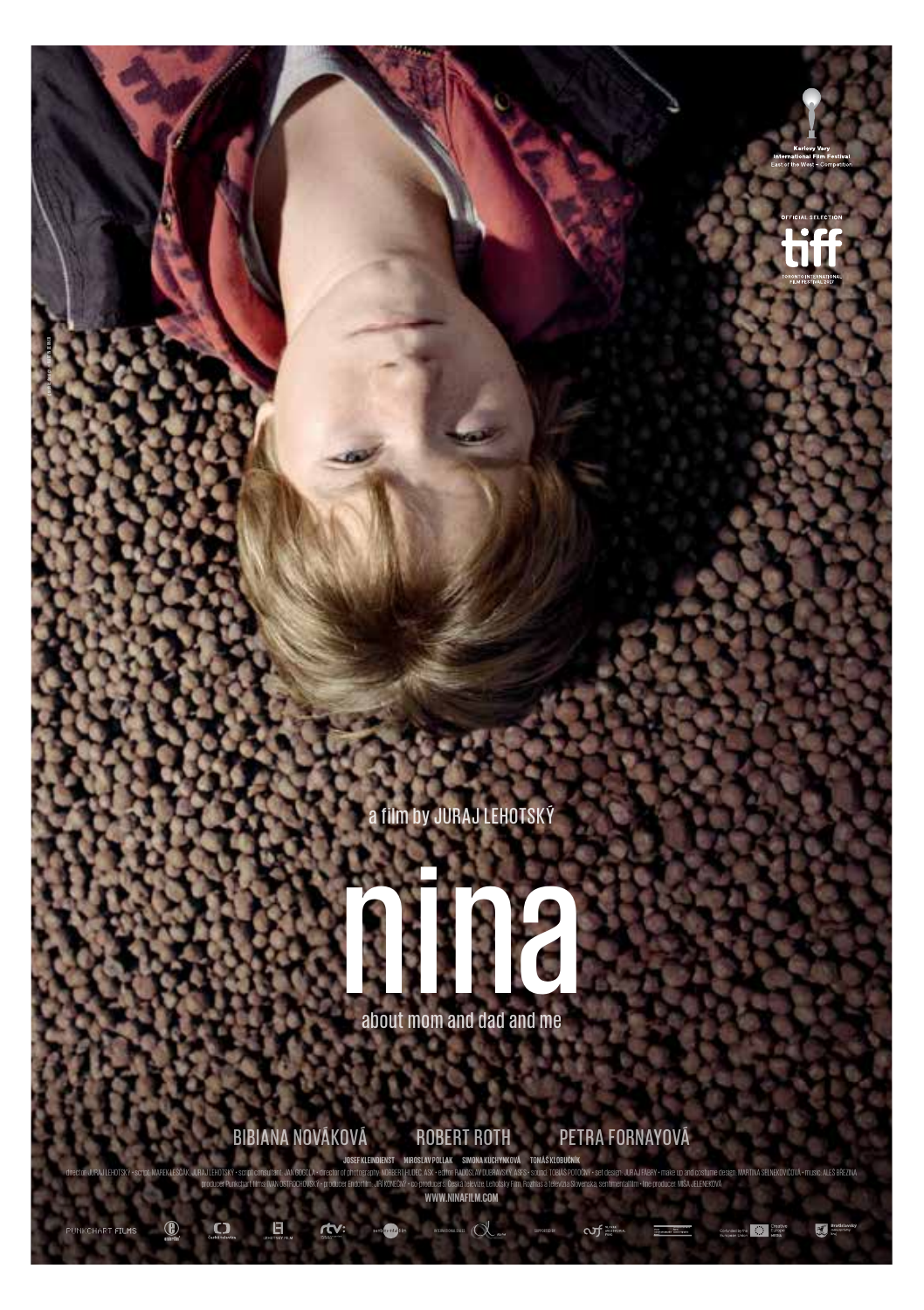### SYNOPSIS

Nina is 12. Her parents are getting a divorce and her world is falling apart before her eyes. Her mom and dad say they are only doing what is best for her, but in fact, they act as though they only cared for themselves. Nina doesn't understand them. She feels abandoned and deceived. It's like there is nothing left in the world that she could believe in. Her only remaining security in life is competitive swimming. At the pool she finds calm and support and everything else she lacks at home. When it looks like she won't be able to attend a swimming competition, she makes a radical move.

*Tagline: About mom and dad and me* 

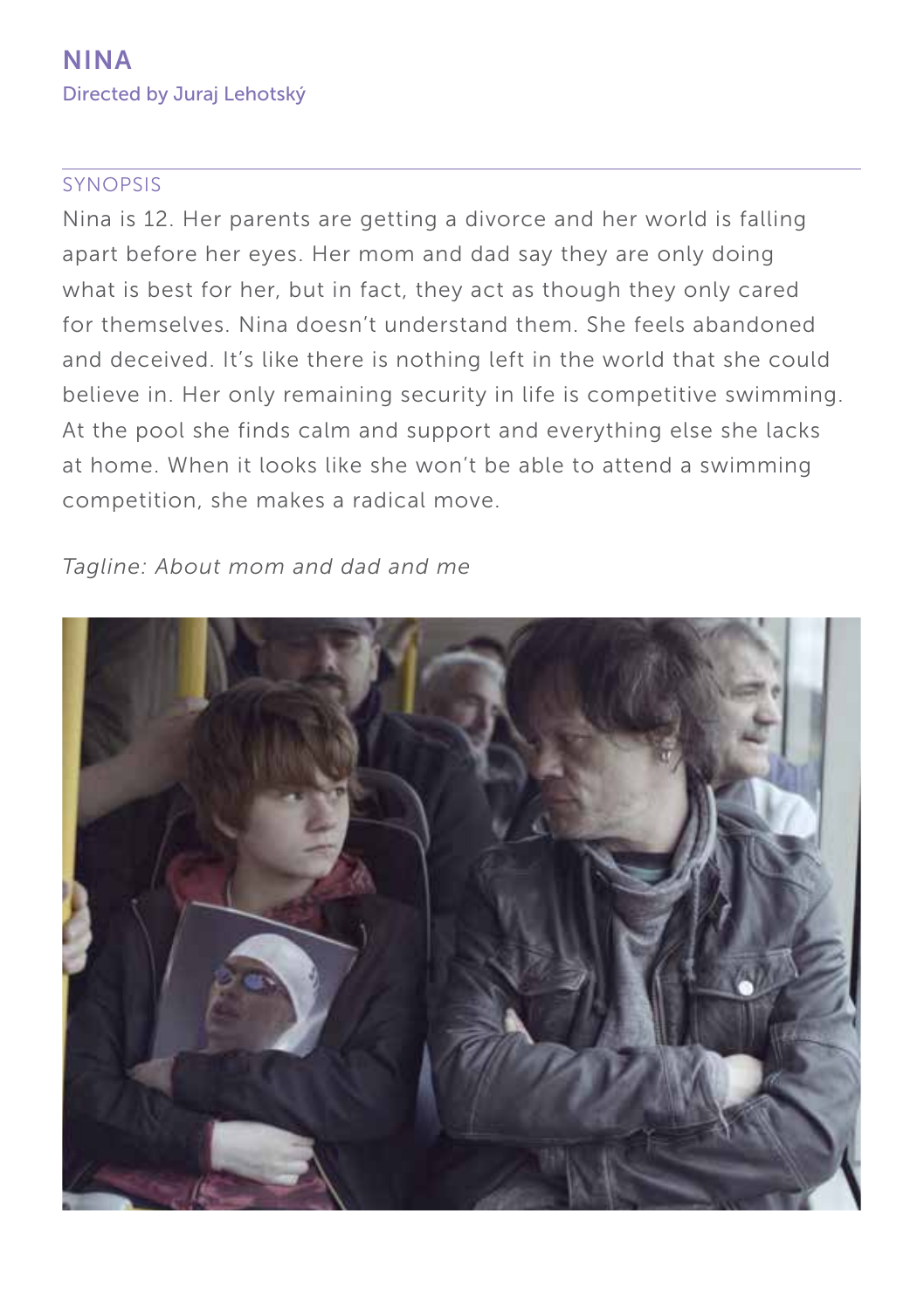# NINA (international & original title)

Slovak Republic/Czech Republic –  $2017 - HD - 1:1,85 - 5.1 - 82$  min – Slovak

MAIN CAST Bibiana Nováková Robert Roth Petra Fornayová Josef Kleindienst Miroslav Pollak Simona Kuchynková Tomáš Klobučník **CREW** Director: Juraj Lehotský Screenplay: Marek Leščák & Juraj Lehotský Cinematography: Norbert Hudec Sound: Tobiáš Potočný Editing: Radoslav Dubravský Music: Aleš Březina Producers Punkchart films Ivan Ostrochovský, Albert Malinovský, Katarína Tomková Producer Endorfilm Jiří Konečný Creative producer Česká televize Helena Uldrichová Producers Lehotsky Film Juraj Lehotský, Miša Jeleneková Producer Rozhlas a televízia Slovenska Tibor Búza Producer sentimentalfilm Marek Urban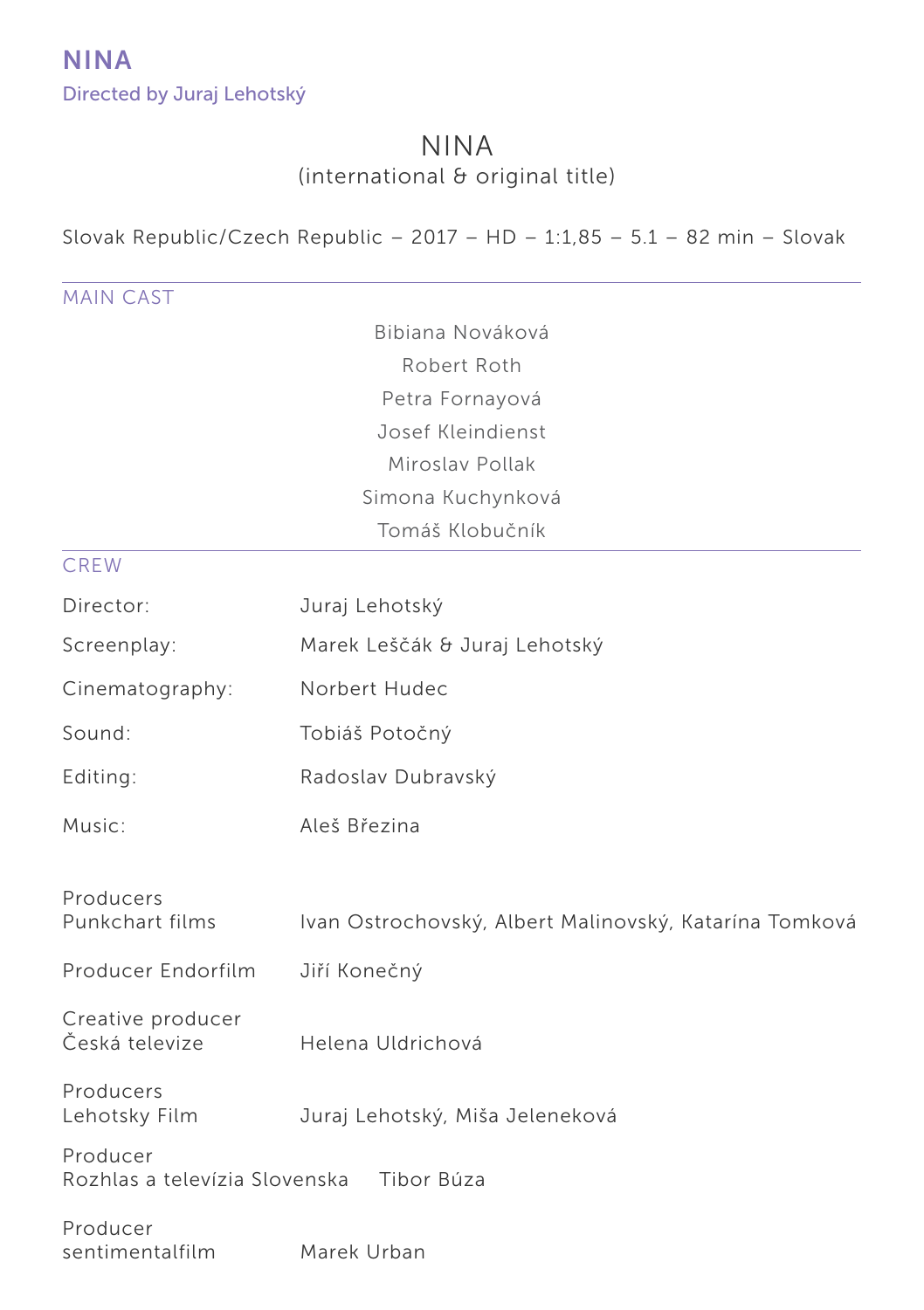

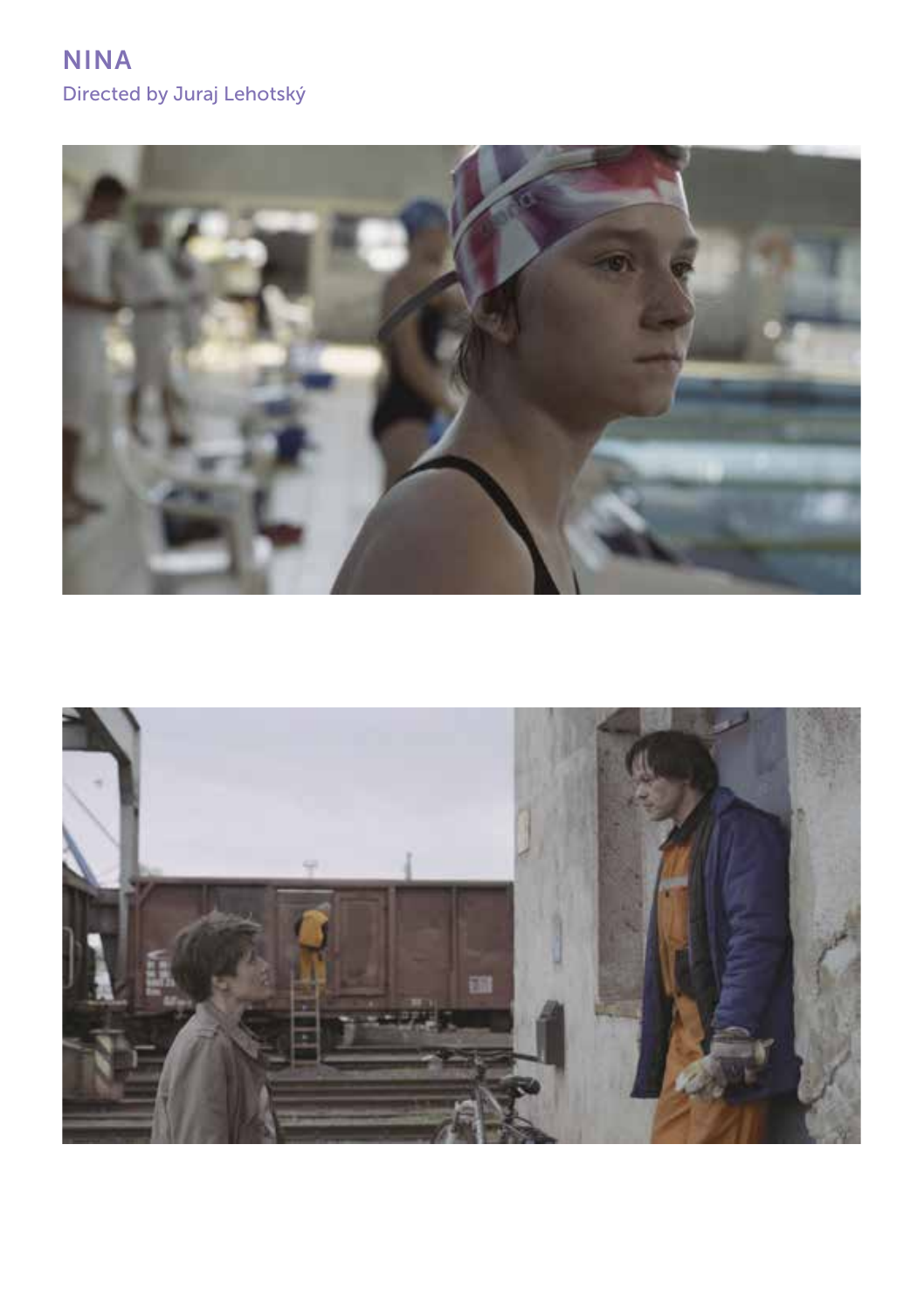

### DIRECTOR'S BIOGRAPHY

Juraj was born in Bratislava in 1975. Between 1990 and 1994 he studied photography at the Fine Arts School in Bratislava. Between 1995 and 2000 he studied documentary filmmaking at the Academy of Performing Arts in Bratislava. Since completing his studies he has worked as a screenwriter and director, creating documentaries, features, advertising spots and music videos.

Juraj's documentary BLIND LOVES (2008) premiered at the Cannes Film Festival as part of the Quinzaine des Réalisateurs section, where it won the C.I.C.A.E Art Cinema Award. The film was then screened at various film festivals across the world and won several further awards (Golden Eye for Best Documentary at Zurich FF, Audience Award for Best

Documentary at Trieste FF, Special Mention for Cinematographer at Plus Camerimage, Special Jury Award at Play-Doc Tui IDF, and many others). Juraj's feature debut, MIRACLE (2013), premiered at the Karlovy Vary IFF as part of the East of the West section and was awarded the Special Jury Mention. The film was also screened at Toronto IFF, Haifa IFF, Thessaloniki IFF, Cottbus FF (Award for Outstanding Actress), Arras FF (Grand Prix), Tallinn Black Nights FF, Vilnius IFF (Award for Best Actress), and many others.

NINA (2017) is Juraj's second feature film.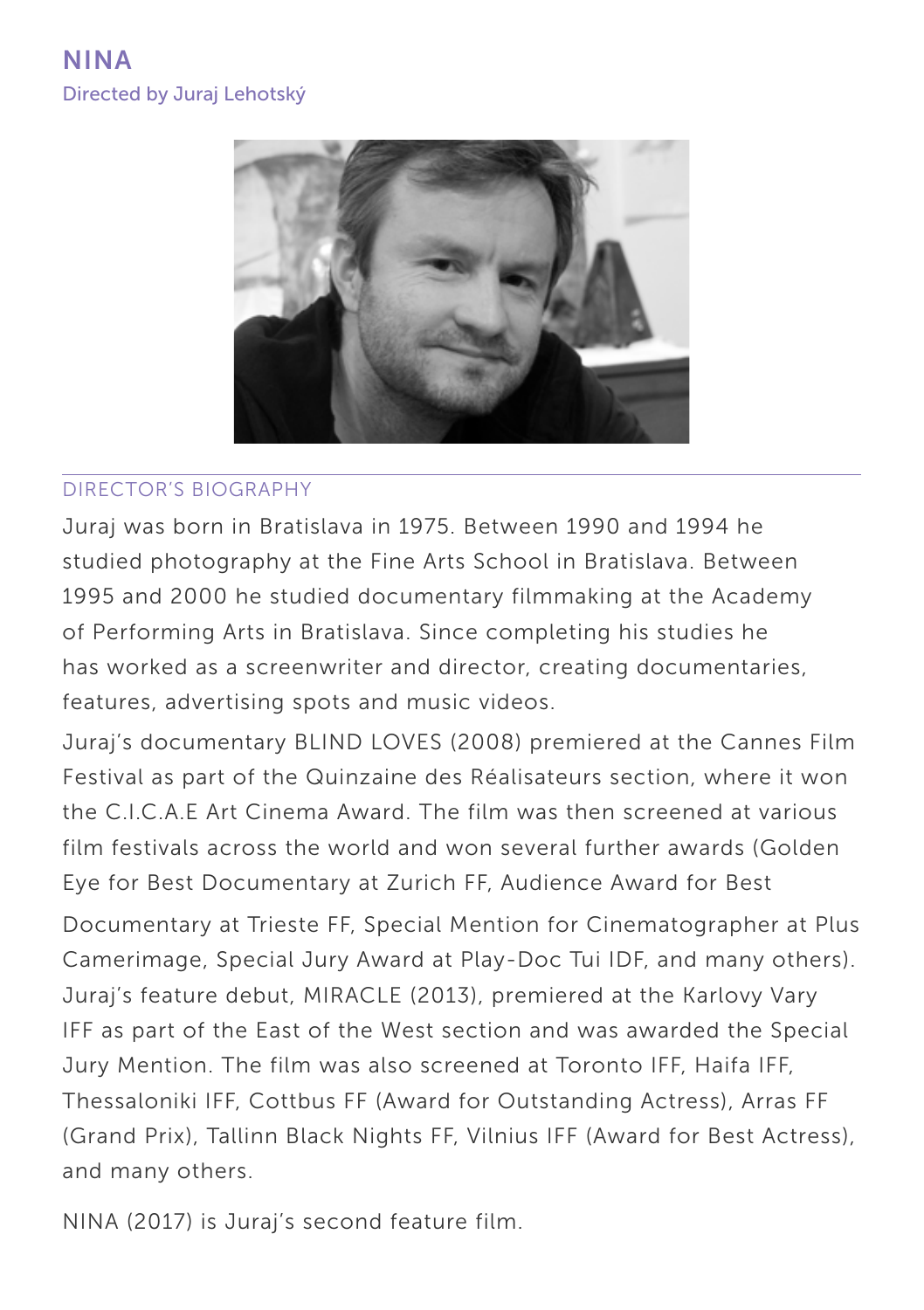### DIRECTOR'S FILMOGRAPHY

2017: Nina (orig. title Nina, feature) 2013: Miracle (orig. title Zázrak, feature) 2008: Blind Loves (orig. title Slepé lásky, documentary) 2000: I Didn't Know That I Would Love You So (orig. title Nevedel som, že ťa budem mať tak rád, short) 1999: Twins (orig. title Dvojičky, short) 1997: A Funeral Is Actually a Premiere (orig. title Pohreb je vlastne premiéra, short) 1996: With Enough Effort, We'll Have Diplomas (orig. title Budeme mať

výkony, budeme mať diplomy, short)



### DIRECTOR'S NOTE

*"When I first conceived of this film, I was thinking about the theme of forgiveness. The film follows a difficult episode in the life of a small*  family. Love is on the retreat, anger and resentment are winning over. *I was also thinking about how children, in their innocence, can find beauty in the world despite facing great odds. I wanted to examine the emotions of a child who wants to love both her parents equally but can't. I hoped to use this story to probe the depths of our souls and hold up a mirror to us - parents. I wanted to find a key to when and how we can start to forgive and live our lives better."*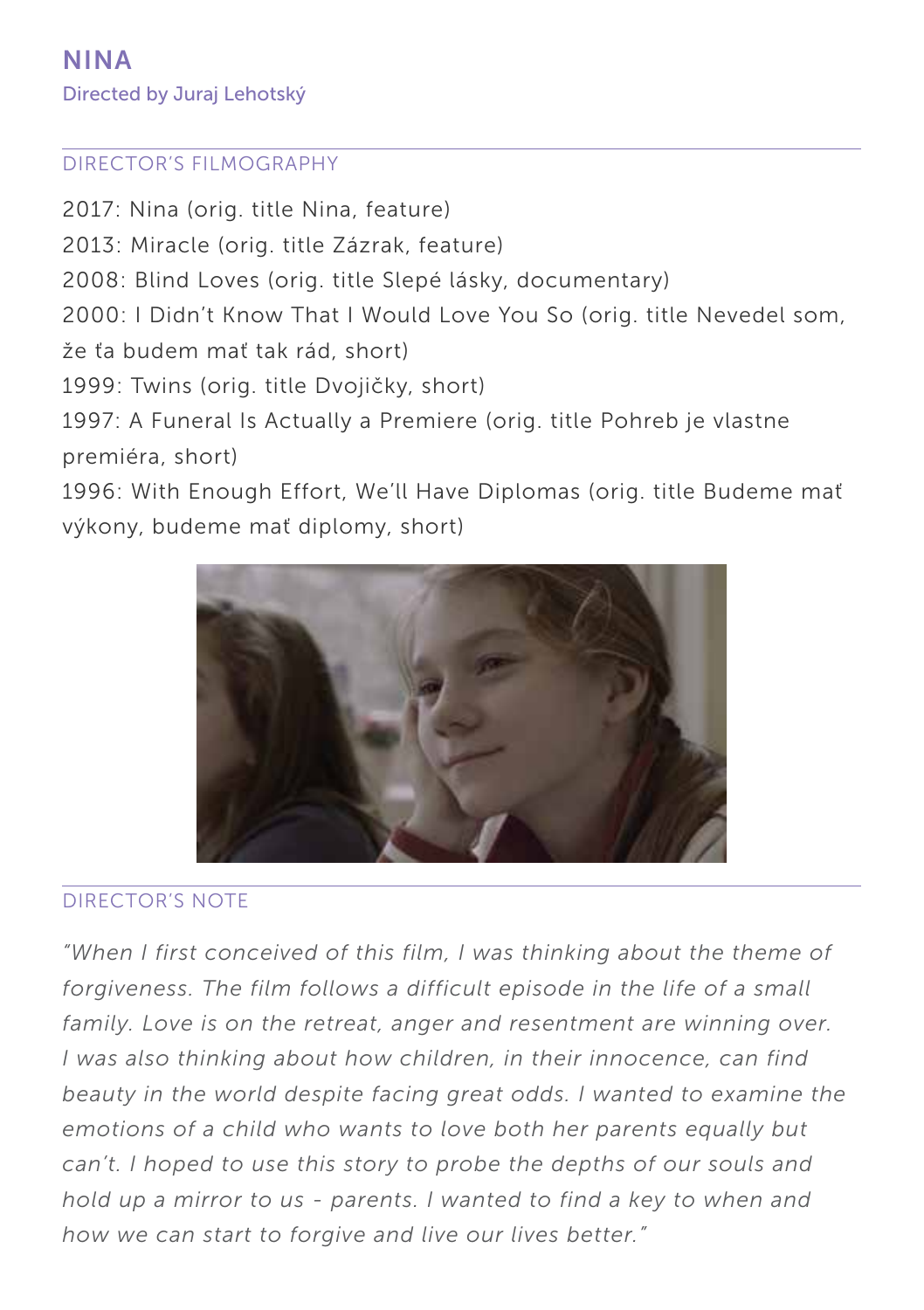### INTERVIEW WITH THE DIRECTOR

*Filmmakers usually sail around "uncharted waters", trying to find original themes and untold stories which no one before them has thought to document. You decided to tell a story which we have all seen unfold in one shape or another. Why did you choose to make a film about a small family which breaks apart when the parents divorce?*

I realise that the theme is not especially original. We were growing increasingly aware that many families around us were breaking apart, and that it's becoming normal that a child loses the sense of having one family, one sanctuary, one home. She begins to live two separate lives in two separate homes, one at her mother's and the other at her father's. But how does the child experience it all? How does she feel?

#### *So you decided to explore it through the eyes of a child...*

Psychologists say that a divorce is like a small death of the family. We often only look at it through our own, adult eyes. That's why I wanted to examine the whole issue from a different perspective. How does the child cope with all the difficulties that come with her parents' divorce? We wanted to paint a sensitive picture of a child's confrontation with the world of adults.

#### *Is your film a kind of warning for adults?*

It was not our intention to moralise, nor did we want to criminalise divorce. We only wanted to show how important family is for a child. And also, what happens when we, the adults, who are meant to provide a safe harbour for our children, lose control. We also tried to highlight the small things which are so important in relationships, in family life, to the child's experience of life – the kind of things we often tend to overlook, unfortunately.

#### *How do you capture that in the film?*

Your children are most beautiful when they are growing up, asking questions, looking to talk to you… when they need you. When they see something for the first time that they have not seen before. When you talk to them, when you are fulfilling their little dreams. But we, adults, are sometimes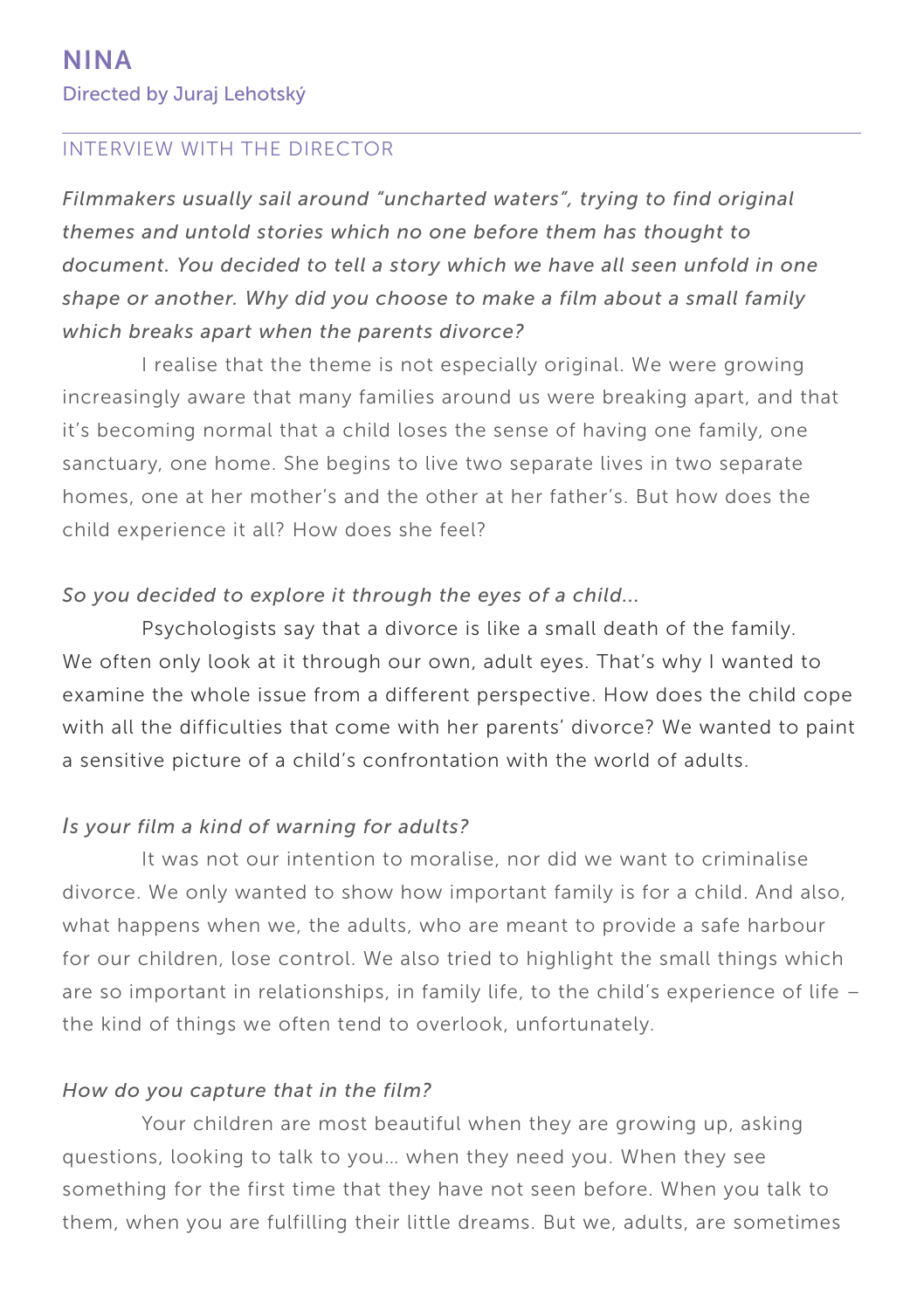# NINA

#### Directed by Juraj Lehotský

too caught up in our own problems, our own lives and failures, and we miss the moments when we should listen to our children, when they tell us what colour they want the walls in their rooms to be, when they talk to us about their bizarre plans and dreams.

## *How does an adult like you think himself into the mind of a child so that he can tell a story from a child's perspective?*

Both the scriptwriter Marek Leščák and I have children. When we were writing the script, I tried to pay very close attention to how my children view and experience things. I am fortunate to have a complete family, but still, we too have been through some rough patches. So I was drawing on my own experience to a certain extent. The story is mostly told from the child's perspective. We bring out the small things that children point out and parents do not necessarily want to see. Thus the film somehow becomes a reflection on us – the parents. We can see how when we are self-centred and egoistic, some important things start to slip between our fingers – the time we get to spend with our children, the time that's here now and that won't be coming back. We spoke to parents who had divorced, even to parents who had hurt each other very much in the process, having acted like lunatics, which they may not even have been aware of. We heard many stories where the adults had lost control of the situation and the child suffered because of it.

## *The theme of a family falling apart brings out many questions. Which were the crucial questions for you?*

I wanted to look for answers and think about love, hate, and the ability to forgive. I wanted to use to story as a probe into the depths of our souls. I wanted to highlight how important it is to be sensitive to others.

## *How did you decide that Nina should be a competitive swimmer? What did you find so interesting about the motif of water?*

The competitive swimming element helps paint a more complete picture of Nina's character. She is by nature competitive and wants to win. It's all a metaphor for her parents' struggle, for her own struggle for what she loves and is losing. The pool is also a place where she can escape and be happy for a while. The water washes away her sorrow.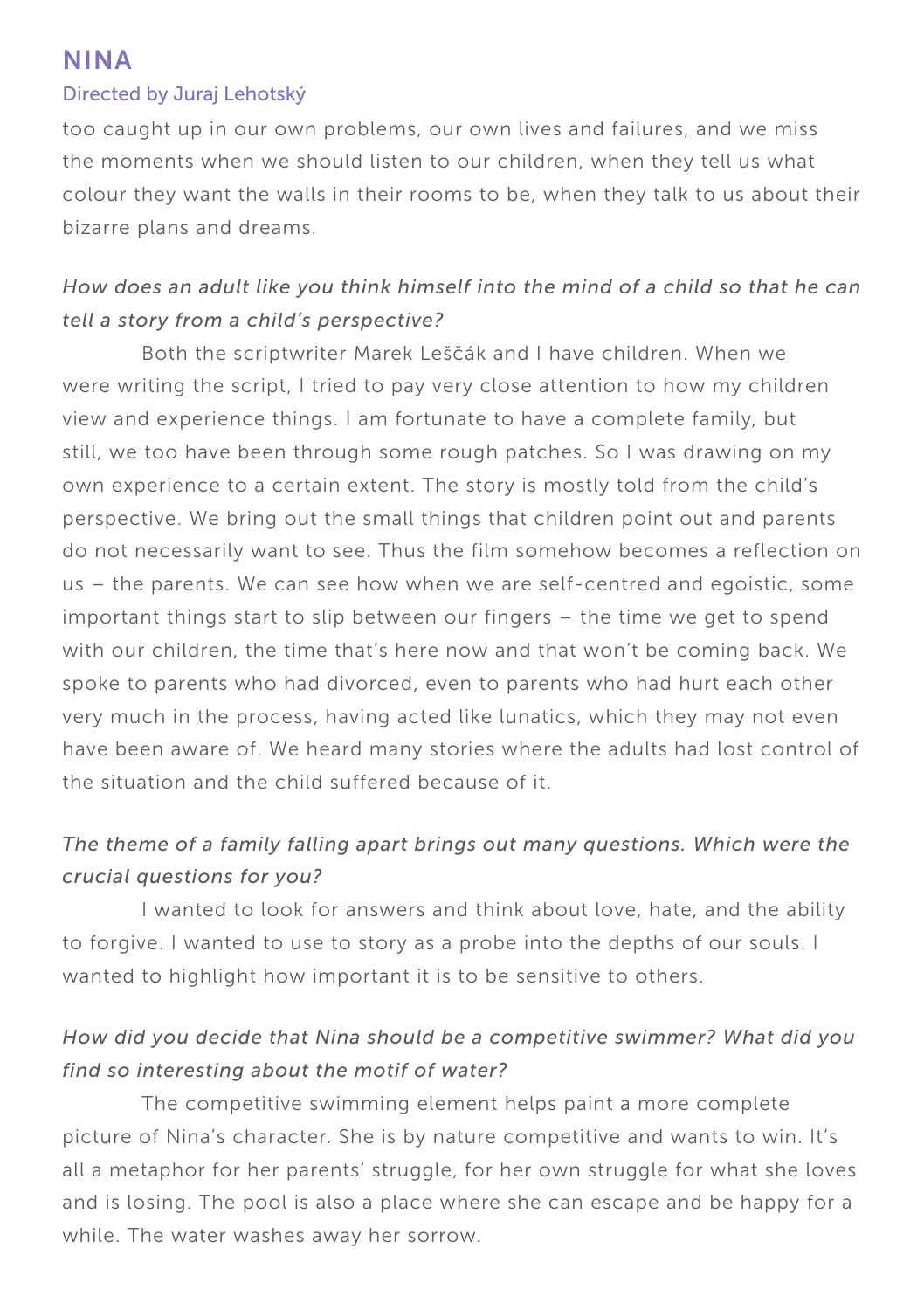#### *How did you pick the main protagonists?*

We discovered Bibiana Nováková at the auditions, which was surprising. Usually at auditions you get children who really want to act and they act like it, or you get parents who want their children to act. Only seldom do you get children who are so mature. It's very rare, finding a young talent like her. Bibiana had been in a drama club in school, but that wasn't important for us. At the auditions we clicked really well. We immediately understood that she has a knack for strong, natural acting, that she can be authentic. I saw how gentle she could be, but I also saw that she could cope with difficult situations. It was amazing how well she understood my language. We worked really well together. Ultimately, I think that the whole film works mostly thanks to her.

## *Did she have a personal experience similar to the one in the film that she could embody the character so well?*

It was only over time that I learnt that her parents had also divorced. Their divorce, however, had unfolded very differently to the one in our film. Bibiana is a very mature individual even though she is only 12 years old. I never felt like I was talking to a child. We spoke very openly. She is a calm and thoughtful person. I really took a liking to her, which made me feel that she could also be popular with the audience. That the viewers would experience the story with her from beginning to end.

#### *How did you cast the actors who portray the parents?*

I had known Petra Fornayová for some time; I even wanted to cast her in my previous film. Petra is a dancer and director. She is authentic and sensitive and also rebellious in a certain sense. She is also relatively unknown and therefore interesting. She added another dimension to the script – her own profession. We built up the character of the mother as a woman who loves music and dance, but for financial reasons, she must work at a petrol station in Austria, where she is starting a new relationship with her colleague. I was fascinated by how the child knows what the parent loves doing and feels their frustration. The daughter is watching her mother dance and when she asks her to come perform at school, she refuses.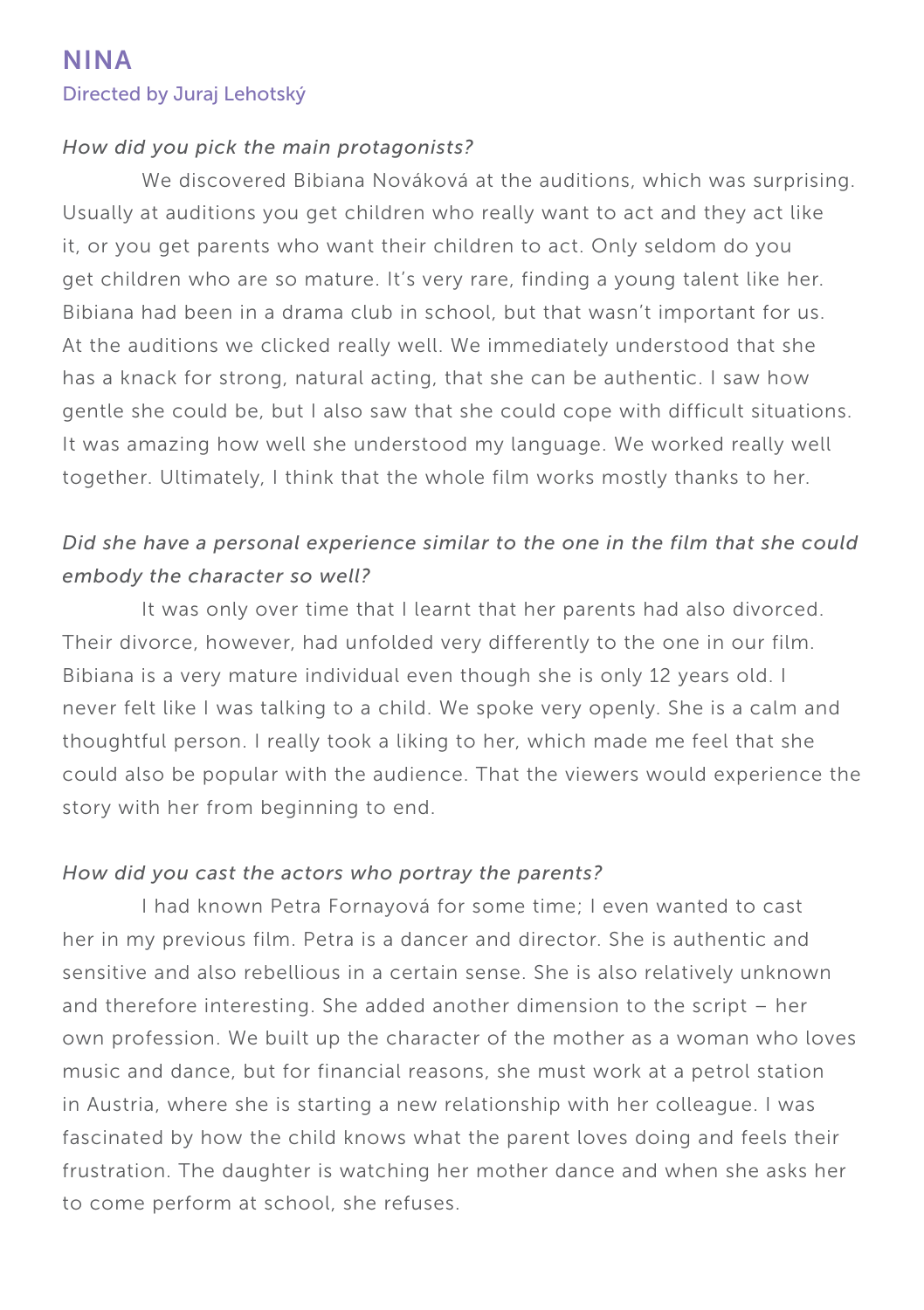## *You cast the popular Slovak actor Robo Roth as Nina's father. The viewer has not yet seen Robo in a role like this – neither in film nor in theatre.*

We were looking for someone who could play a manual labourer, a real masculine type who is physically able but is not "just" a worker. Robo Roth was really an atypical casting choice. The viewer does not associate him with manual workers. In the film he plays a crane operator who does not really fit in with his colleagues. He loves music and would prefer to do something else. I wanted to bring out in Robo his real, authentic self, which becomes essential to the character.

## *Both parents have unfulfilled dreams and ambitions. Why is that so important to the film?*

We were thinking about why these things happen to people, why their lives and relationships sometimes spin out of control. I have seen many times over how an unfulfilling work life, the failure to meet one's desires, enters into that equation. These things go hand in hand. When an individual is unhappy and does not know what to do with his life, how can he have a relationship, a family? It can only end in destruction.

### *Your film is sad…*

I enjoy telling stories in such a way that when someone sees the film, he will believe that the story actually happened. That is my ultimate ambition in film – to make it so that it will seem like reality. Maybe that's why my films are so raw and unpolished. I appreciate beauty, but I attempt never to aestheticize truth and reality.

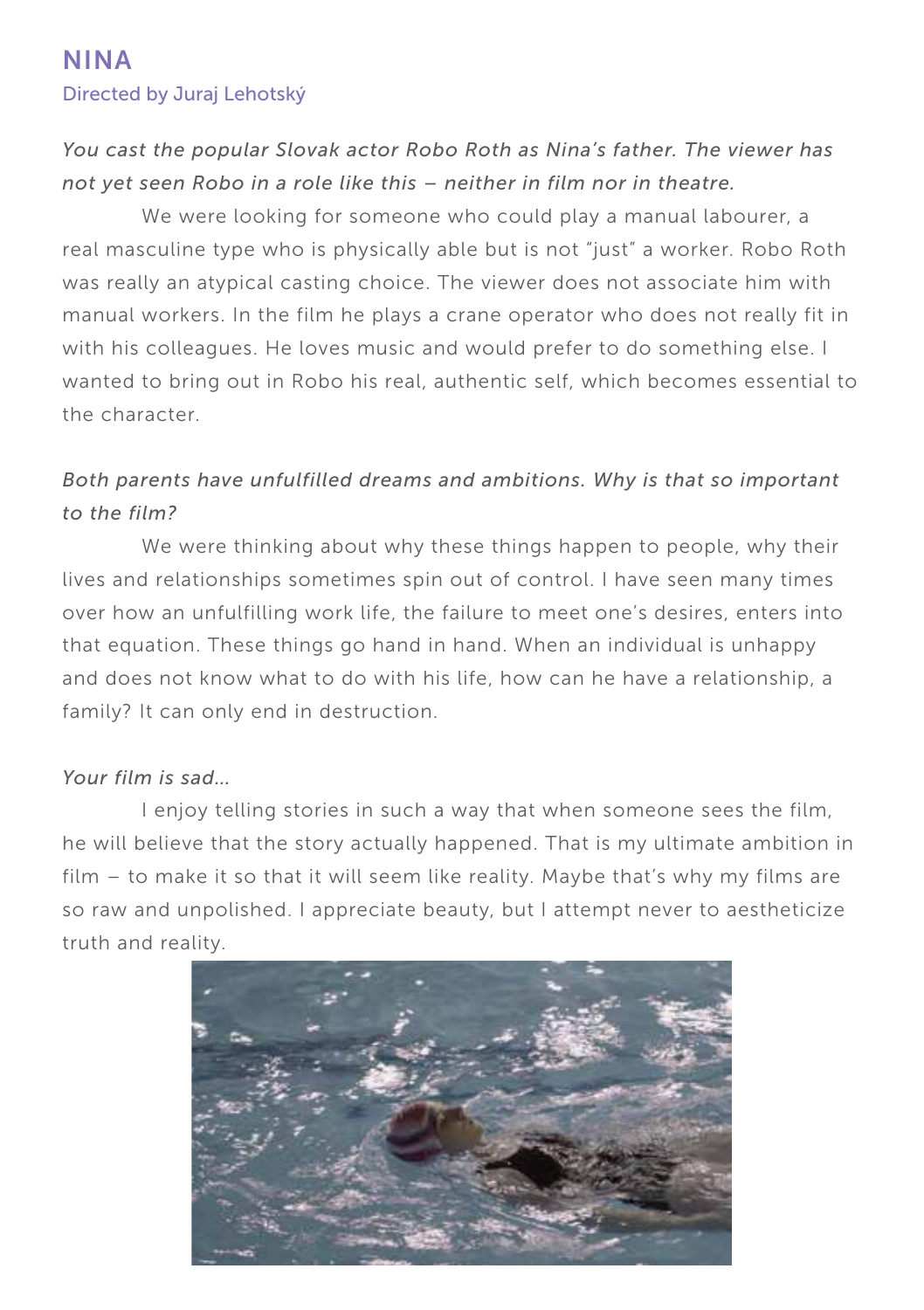### MAIN CREW'S BIO & FILMO

### MAREK LEŠČÁK / CO-WRITER

Marek is one of the most notable Slovak scriptwriters. Apart from working closely with director Martin Šulík (THE GARDEN, ORBIS PICTUS, THE CITY OF THE SUN, GYPSY), he also collaborates with the younger generation of Slovak filmmakers, such as Jaro Vojtek (MY ZDES, THE BORDER, CHILDREN), Iveta Grófová (MADE IN ASH, LITTLE HARBOUR), Mátyás Prikler (FINE, THANKS), Ivan Ostrochovský (KOZA) and Juraj Lehotský (BLIND LOVES, MIRACLE, NINA). His films have been screened at Cannes, Berlin, Rotterdam, Karlovy Vary, and Toronto, and many were selected as national entries for the Oscars and the European Film Awards.

He is a member of the presidium of the Slovak Film and Television Academy as well as a member of the European Film Academy. He teaches at the Film and Television Faculty of the Academy of Performing Arts in Bratislava.

### FILMOGRAPHY (SELECTED)

2017: Nina (by Juraj Lehotský, feature) 2017: Little Harbour (orig. title Piata loď, by Iveta Grófová, feature) 2015: Koza (by Ivan Ostrochovský, feature) 2013: Miracle (orig. title Zázrak, by Juraj Lehotský, feature) 2013: Fine, Thanks (orig. title Ďakujem, dobre, by Mátyás Prikler, feature) 2012: Made in Ash (orig. title Až do mesta Aš, by Iveta Grófová, feature) 2011: Gypsy (orig. title Cigán, by Martin Šulík, feature) 2008: Blind Loves (orig. title Slepé lásky, by Juraj Lehotský, documentary) 2005: The City of the Sun (orig. title Slnečný štát, by Martin Šulík, feature) 1997: Orbis Pictus (by Martin Šulík, feature) 1995: The Garden (orig. title Záhrada, by Martin Šulík, feature)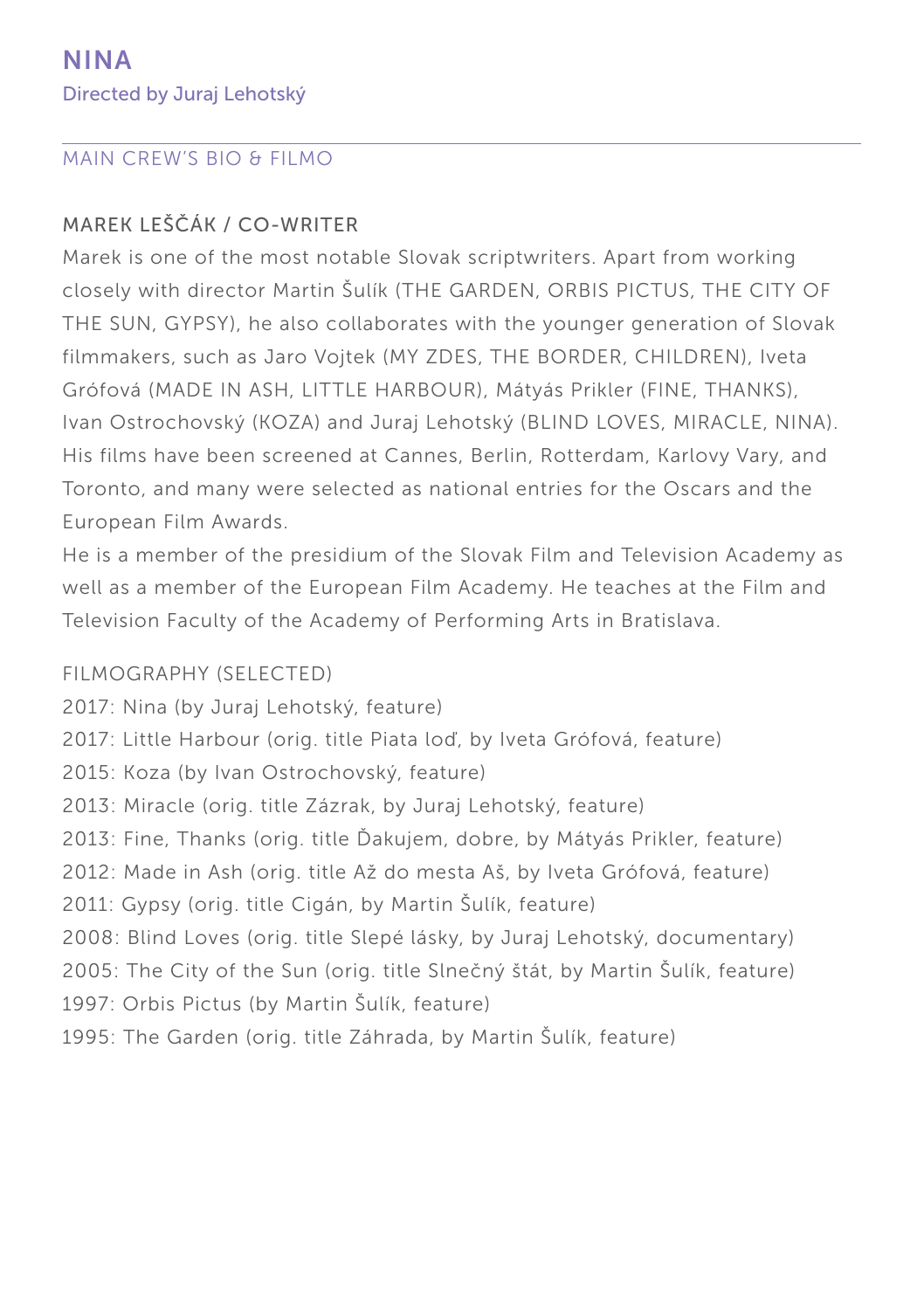### IVAN OSTROCHOVSKÝ / PRODUCER

Producer and director Ivan Ostrochovský studied documentary filmmaking at the Film and Television Faculty at the Academy of Performing Arts in Bratislava. He later completed a PhD at the Department for Audiovisual Studies. He runs two production companies, Punkchart Films and sentimentalfilm. As a producer he worked on his feature documentary debut VELVET TERRORISTS (2013), which was awarded the Tagesspiegel award at the Berlinale. He also produced his feature debut KOZA (2015), which premiered at the Berlinale and was later screened at over 50 festivals worldwide, winning more than 20 awards and being shortlisted for the European Film Awards. Ivan also produces art titles of the new and established generations of Slovak directors – he has worked on films by Miro Remo (RICHARD MÜLLER: THIS IS NOT ME), Iveta Grófová (MADE IN ASH), Mária Rumanová (SUNRISE HOTEL), Martin Kollár (5 OCTOBER) and Juraj Lehotský (NINA), and is currently working on new projects by directors Jaro Vojtek (7 DAYS) and Juraj Šlauka (PUNK IS NOW!), as well as on his own feature project, DISCIPLE.

He is a member of the Slovak Film and Television Academy and a member of the European Film Academy. He teaches at the Academy of the Arts in Banská Bystrica.

FILMOGRAPHY (SELECTED)

2017: Nina (by Juraj Lehotský, feature) 2016: 5 October (by Martin Kollar, documentary) 2016: Hotel Sunrise (by Mária Rumanová, documentary) 2015: Koza (by Ivan Ostrochovský, feature) 2015: Family Film (by Olmo Omerzu, feature, co-production) 2013: Velvet Terrorists (by Pavol Pekarčík, Ivan Ostrochovský, Peter Kerekes, documentary) 2012: Made in Ash (by Iveta Grófová, feature)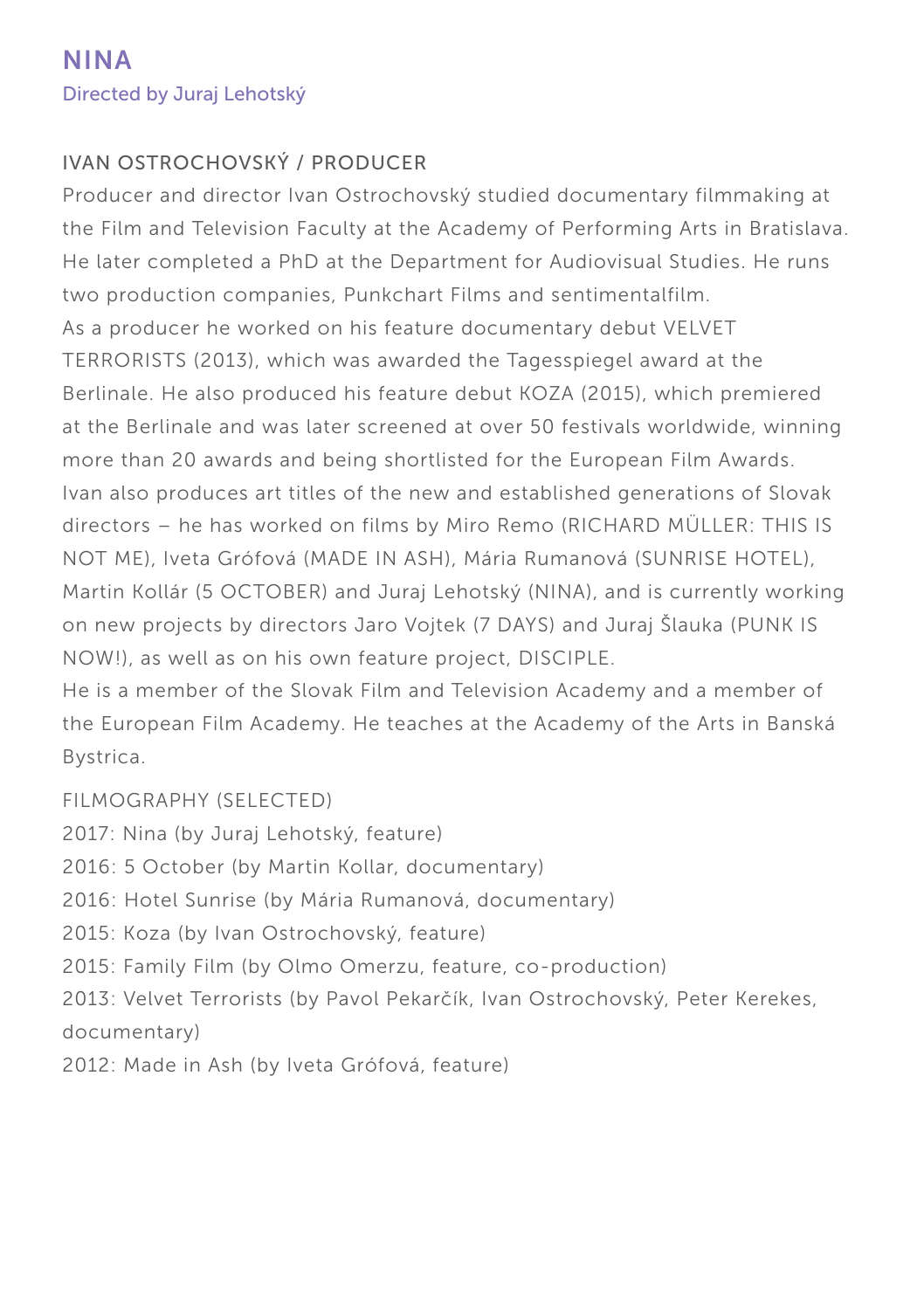### NORBERT HUDEC / CINEMATOGRAPHY

Norbert was born in Bratislava in 1974. Between 1988 and 1992 he studied photography at the Fine Arts School in Bratislava. Between 1992 and 1997 he studied cinematography at the Academy of Performing Arts. He also studied photography at that school between 1997 and 1998. He has worked on numerous short and documentary films, television programmes, series, commercials and music videos. He was nominated at Plus Camerimage for his work on MIRACLE (2013), which was his cinematographic debut.

#### FILMOGRAPHY

2017: Nina (by Juraj Lehotský, fiction) 2013: Miracle (by Juraj Lehotský, fiction)